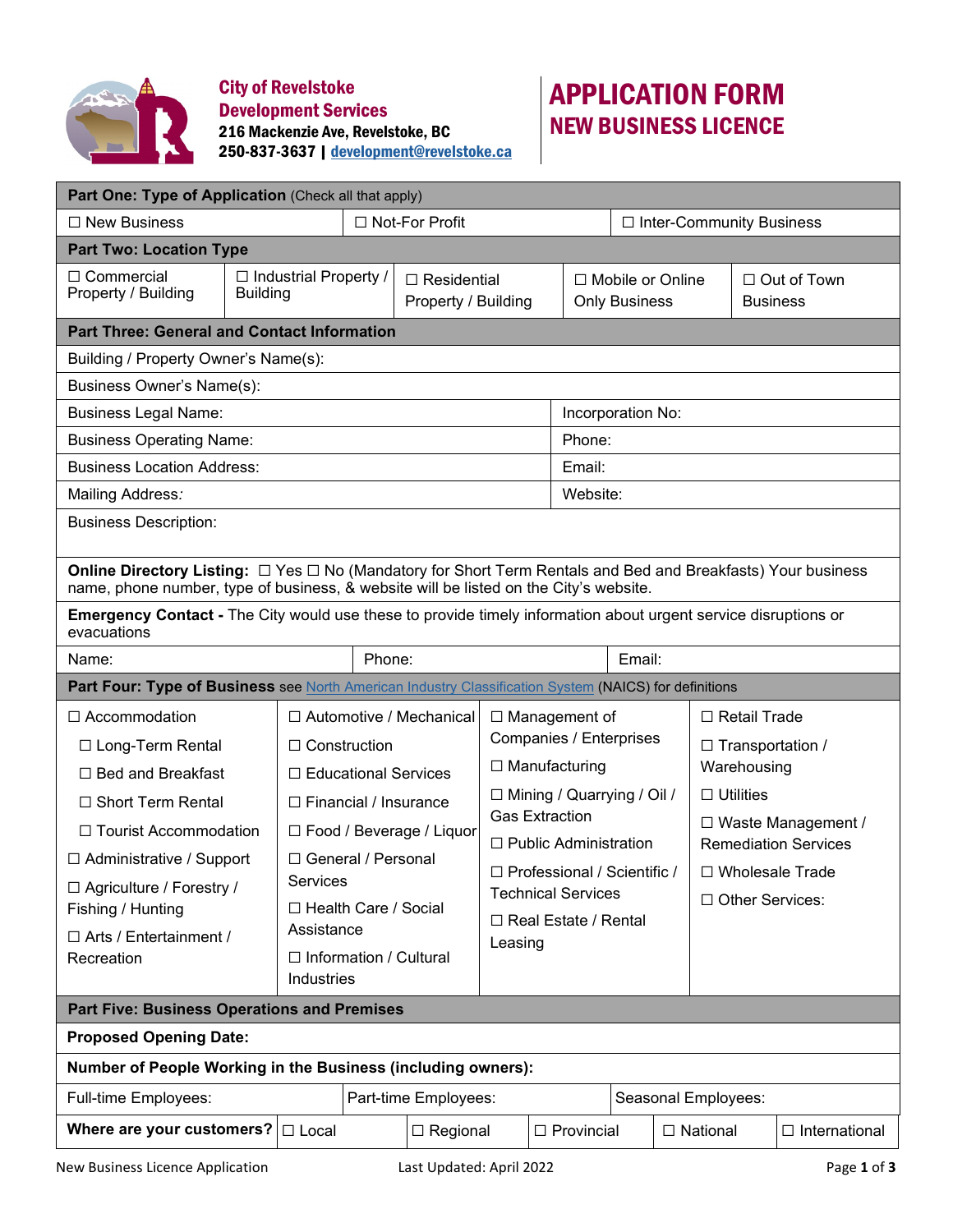| Will your business include<br>any of these goods or<br>services?                                                                                                                                                                                                                                                                                                  | $\square$ Food                                                                                                                                                       | $\Box$ Alcohol              |                           | □ Body Services   □ Child Care | $\Box$ Retail<br>Cannabis |  |  |  |  |
|-------------------------------------------------------------------------------------------------------------------------------------------------------------------------------------------------------------------------------------------------------------------------------------------------------------------------------------------------------------------|----------------------------------------------------------------------------------------------------------------------------------------------------------------------|-----------------------------|---------------------------|--------------------------------|---------------------------|--|--|--|--|
| New or existing building?                                                                                                                                                                                                                                                                                                                                         | $\Box$ New Building                                                                                                                                                  | $\square$ Existing Building |                           | $\Box$ Building in<br>Progress | $\square$ No Building     |  |  |  |  |
| Do you rent or own the<br>building?                                                                                                                                                                                                                                                                                                                               | $\Box$ I rent the building                                                                                                                                           |                             | $\Box$ I own the building | $\Box$ Other:                  |                           |  |  |  |  |
| Is any construction or renovation contemplated? $* \Box$ Yes $\Box$ No (If yes, please specify):                                                                                                                                                                                                                                                                  |                                                                                                                                                                      |                             |                           |                                |                           |  |  |  |  |
| *If yes, a building permit may be required. Please note that if a building permit is required, your business licence will not be issued until<br>the building permit process is completed.                                                                                                                                                                        |                                                                                                                                                                      |                             |                           |                                |                           |  |  |  |  |
| Total Business Floor Area (m <sup>2</sup> ):<br><b>Number of Off-Street Parking Spaces:</b><br>Are you installing a sign?<br>$\Box$ Yes $\Box$ No                                                                                                                                                                                                                 |                                                                                                                                                                      |                             |                           |                                |                           |  |  |  |  |
| <b>Food or Drink Establishment:</b>                                                                                                                                                                                                                                                                                                                               |                                                                                                                                                                      |                             |                           |                                |                           |  |  |  |  |
| Number of Seats:                                                                                                                                                                                                                                                                                                                                                  |                                                                                                                                                                      |                             |                           |                                |                           |  |  |  |  |
| Rental Accommodation (secondary suites, apartment buildings, tourist accommodation, and campgrounds):                                                                                                                                                                                                                                                             |                                                                                                                                                                      |                             |                           |                                |                           |  |  |  |  |
| Number of Bedrooms, Units or Campsites:                                                                                                                                                                                                                                                                                                                           |                                                                                                                                                                      |                             |                           |                                |                           |  |  |  |  |
| Short Term Rentals (STR) / Bed and Breakfast:                                                                                                                                                                                                                                                                                                                     |                                                                                                                                                                      |                             |                           |                                |                           |  |  |  |  |
| Number of Bedrooms:                                                                                                                                                                                                                                                                                                                                               | Number of Guests:                                                                                                                                                    |                             |                           | Owner lives onsite □ Yes □ No  |                           |  |  |  |  |
| Contact Information (if different than Part 2) will be listed on licence and the City's Online Business Licence Directory                                                                                                                                                                                                                                         |                                                                                                                                                                      |                             |                           |                                |                           |  |  |  |  |
| Phone:<br>Name:                                                                                                                                                                                                                                                                                                                                                   |                                                                                                                                                                      |                             |                           |                                |                           |  |  |  |  |
| Provide proof of principal residence by including: □ Provincial Homeowners Grant; or at minimum 2 of the following:                                                                                                                                                                                                                                               |                                                                                                                                                                      |                             |                           |                                |                           |  |  |  |  |
| $\Box$ Drivers License or<br>Government ID<br>Records                                                                                                                                                                                                                                                                                                             | $\Box$ Government                                                                                                                                                    | □ Tax Documents             |                           | $\Box$ Vehicle Registration    | $\Box$ Other              |  |  |  |  |
| Home Occupations (excluding secondary suites, bed and breakfasts, and STRs)                                                                                                                                                                                                                                                                                       |                                                                                                                                                                      |                             |                           |                                |                           |  |  |  |  |
| Are there any internal / external structural alterations to the principal building or any indications that the<br>$\Box$ Yes $\Box$ No<br>building is used for any purpose other than a dwelling?                                                                                                                                                                 |                                                                                                                                                                      |                             |                           |                                |                           |  |  |  |  |
| $\Box$ Yes $\Box$ No                                                                                                                                                                                                                                                                                                                                              | Is there any external display or advertisement of a sign which exceeds $0.3 \text{ m}^2$ in area?                                                                    |                             |                           |                                |                           |  |  |  |  |
| $\Box$ Yes $\Box$ No                                                                                                                                                                                                                                                                                                                                              | Is there any external storage of materials, containers or finished products?                                                                                         |                             |                           |                                |                           |  |  |  |  |
| $\Box$ Yes $\Box$ No                                                                                                                                                                                                                                                                                                                                              | Is there any use of mechanical equipment?                                                                                                                            |                             |                           |                                |                           |  |  |  |  |
| $\Box$ Yes $\Box$ No                                                                                                                                                                                                                                                                                                                                              | Are there any non-resident employees?                                                                                                                                |                             |                           |                                |                           |  |  |  |  |
| <b>Part Six: Signatures</b>                                                                                                                                                                                                                                                                                                                                       |                                                                                                                                                                      |                             |                           |                                |                           |  |  |  |  |
| Note: Unless otherwise instructed by the licensee, information on this form will be released for listing on an internet base.<br>Please consult the Business Licence Guide to make sure you understand the content of this form. For questions related to this form,<br>please contact Development Services at (250)-837-3637 or email development@revelstoke.ca. |                                                                                                                                                                      |                             |                           |                                |                           |  |  |  |  |
|                                                                                                                                                                                                                                                                                                                                                                   | I herby make an application for a Business Licence in accordance with the particulars as above stated and<br>declare that the above statements are true and correct. |                             |                           |                                |                           |  |  |  |  |
| In accordance with the application checklist and advisement of City staff, I have included all necessary<br>documentation and plans required for this application.                                                                                                                                                                                                |                                                                                                                                                                      |                             |                           |                                |                           |  |  |  |  |